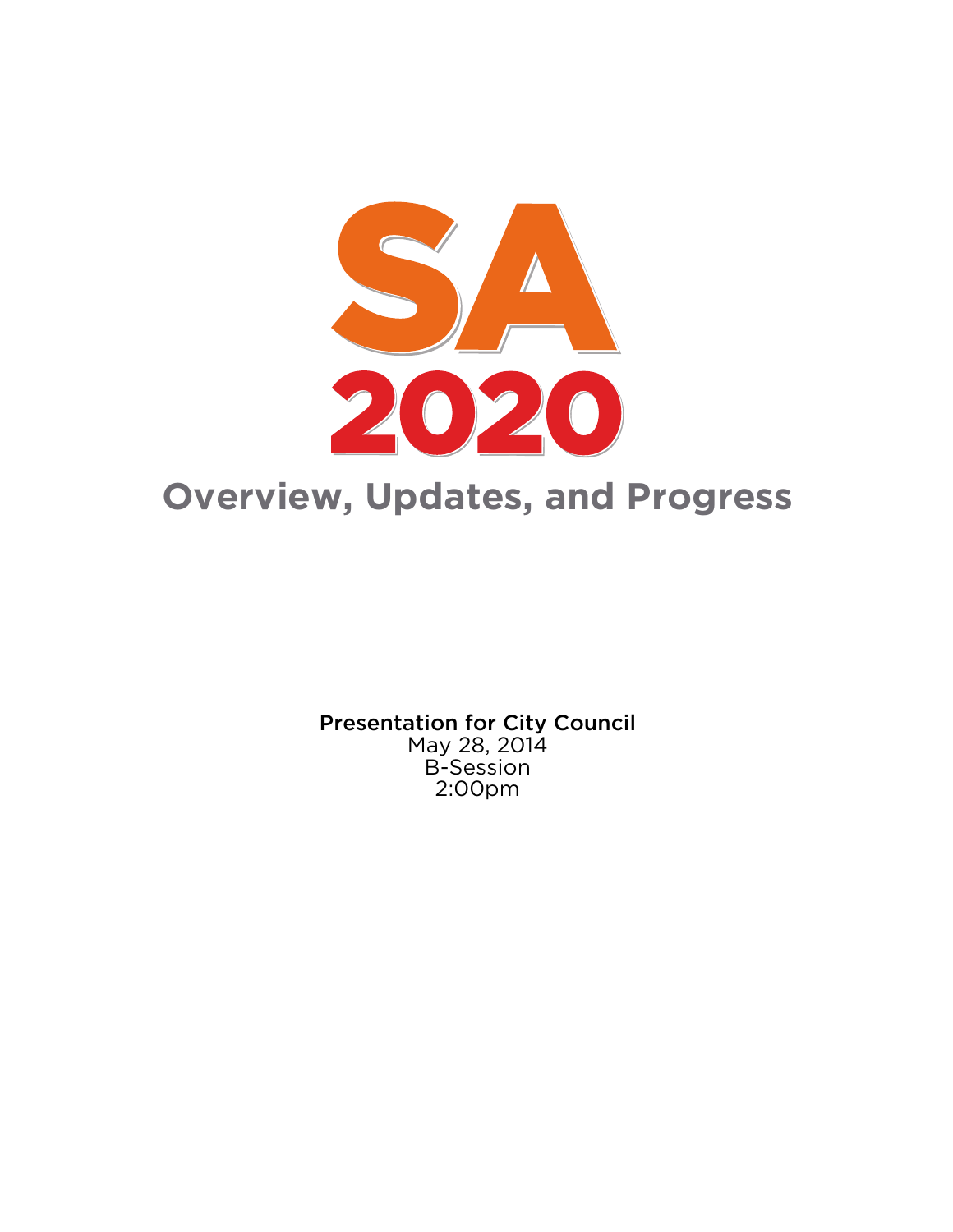# Table of Contents

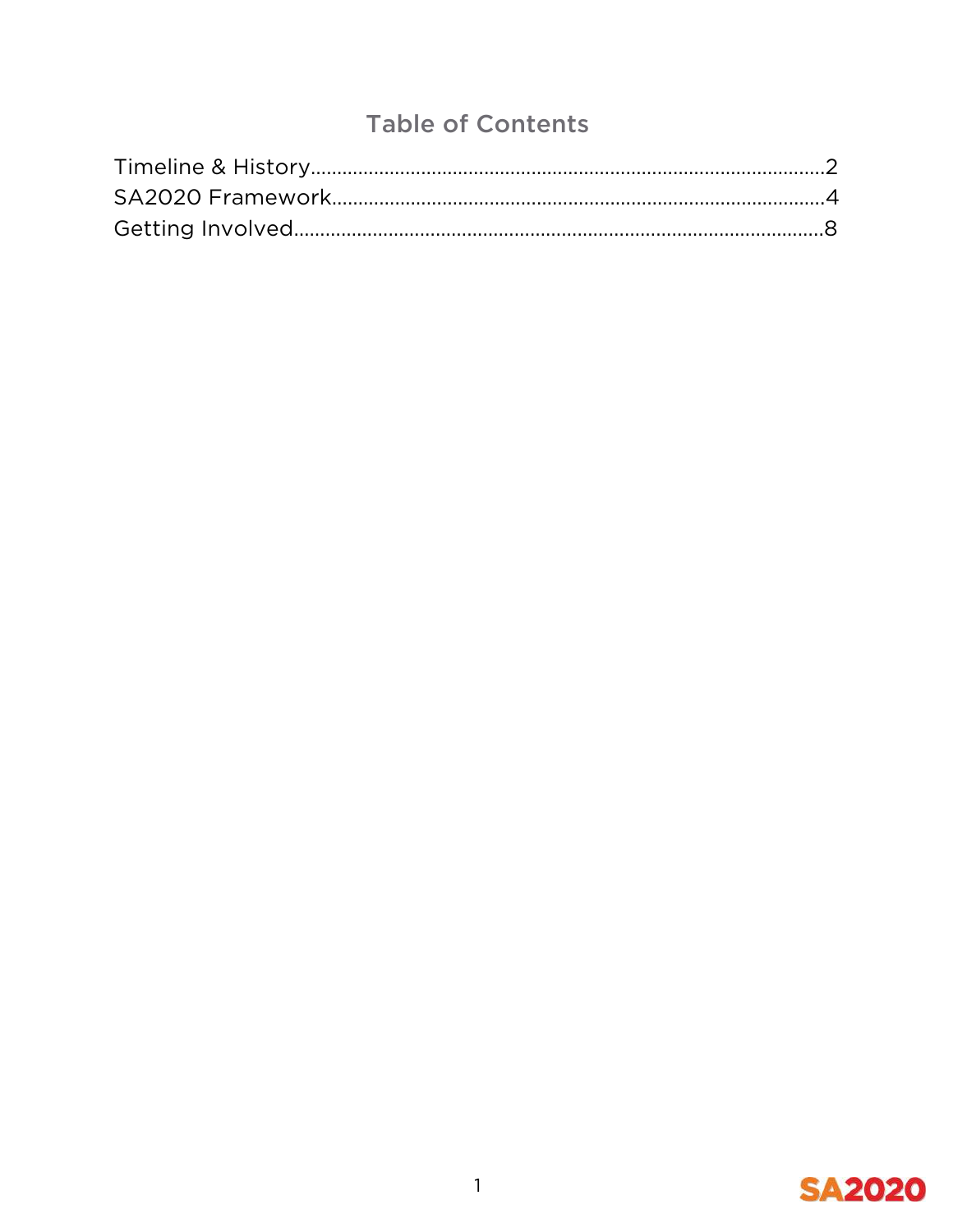

## SA2020 Timeline & History

### September 2010 – January 2011

Public Forums/Work Sessions

- I. We asked people to imagine a better San Antonio, and they did.
	- a. In your opinion, what are the biggest challenges facing San Antonio today?
	- b. When you think about the future, ten years from now, what is the most important aspect of living in San Antonio that you hope is preserved or maintained?
	- c. Thinking about the future ten years from now, if you could change or improve one thing about San Antonio, what would that be?
- II. We didn't just ask, "What's the vision for our city?" We asked, "How will we know when we get there?"

### March 2011

- SA2020 Report Book Issued
	- I. 11 Cause Areas<br>II. 65 measures of
	- 65 measures of success



### February 2012

SA2020 Becomes a TX Nonprofit Corporation

I. Staff includes: 3 full time staff members and 1 consultant

### May 2012

SA2020 Reboot – We dreamed it. We mapped it. Now…let's do this.

- I. Launch of SA2020.org, the volunteer-matching system and involvement tool to engage the entire public in the work being done to accomplish our community's goals. By creating a profile on this site, you can plug directly into the Cause area you're most interested and sign up for opportunities to contribute.
- II. We also announced our original lead partners and more than 50 nonprofit partners who were providing opportunities for engagement.

### March 2013

SA2020 becomes a registered 501(c)3

I. Staff includes: Four full-time staff members

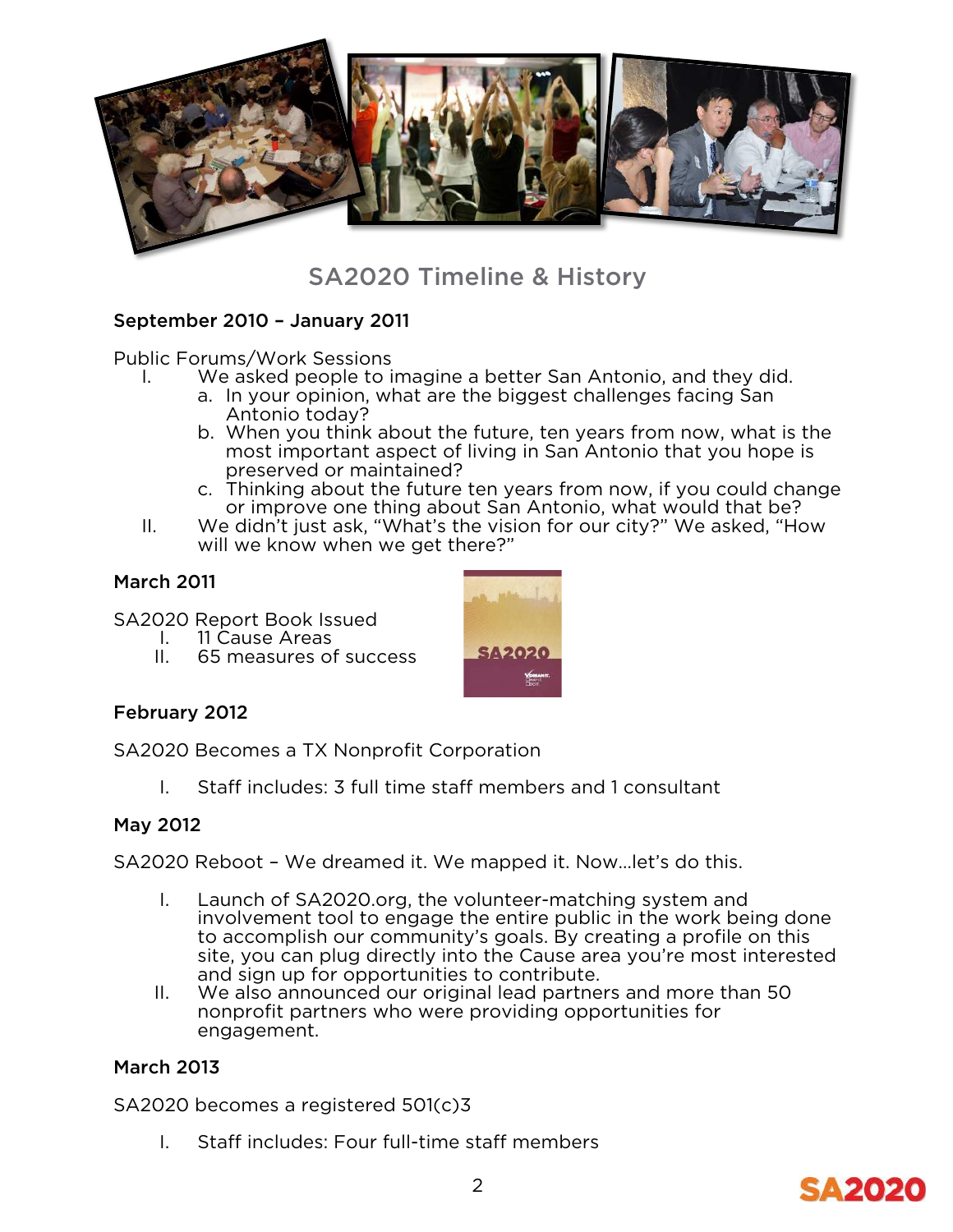### June 2013

First Progress Report & Data Convening

- I. Institute for Demographic and SocioEconomic Research (IDSER), original data collector
	- a. Benchmarked all original 65 indicators (where possible)
	- b. Tested for Usability, Reliability, Dependability
	- c. \$160,000 provided for this project from COSA
	- d. 5 indicators were already met
		- i. San Antonio high school graduation rates were at 92%.
		- ii. Between 2010 and 2012, San Antonio already exceeded the targets for emergency response times, reducing fire response times in 2010 from 9:24 to 7:43 and police response times from 8:12 to 7:42.
		- iii. San Antonio had a steady increase in job growth in Educational Services, Leisure and Hospitality, and Health Services.
		- iv. The amount of renewable energy under contract and the amount of renewable energy currently in commercial operation both increased from 2010 to 2012, and San Antonio exceeded a 1500 MW renewable energy capacity.
		- v. Teen pregnancy birth rate was down by 15%.
	- e. 4 were on track for success by 2020
	- f. 17 were off track either moving backwards or not progressing at all
- II. Staff includes: Five full-time staff members; 3 Teach For America LEE Fellows; 8 Trinity Mellon Fellows

### July 2013

Public Input on Revised Indicators

### August 2013

59 Indicators Are Finalized

### November 2013

Data 2.0

- I. CI: Now, new data provider
	- a. Interactive Database System under construction to track real- time data
	- b. \$100,000 provided for this project from COSA
		- i. Total projected cost for Data 2.0 = \$250,000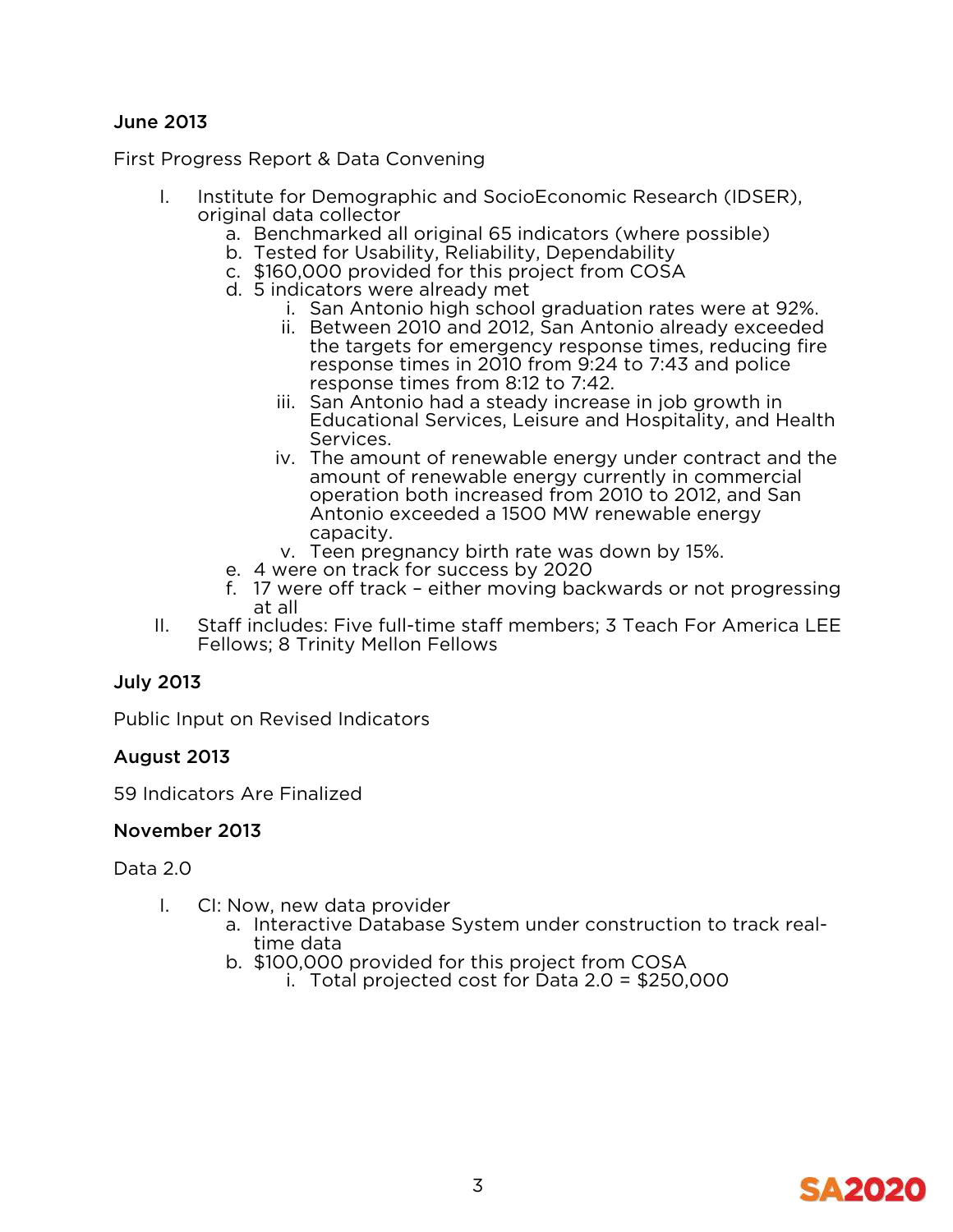

## SA2020 Framework

SA2020 has grown from San Antonio's shared vision for the future into the backbone of meaningful collective impact, providing key services and coordination in the areas of Engagement, Alignment, and Accountability. We connect the community for a stronger San Antonio. Data shows us that when a group or an institution tackles an indicator, we see success. Examples Include: Police & Fire Response Times & Teen Pregnancy. Individual behavioral changes are where we need help – reducing residential waste, increasing attendance at arts programs, volunteerism, philanthropic giving.

## SA2020 & Collective Impact

Research shows that successful collective impact initiatives typically have five conditions that together produce alignment and results:

- 1. A Common Agenda
	- SA2020's 11 Cause Areas provide a shared vision for change.
- 2. Shared Measurement Systems
	- The 59 indicators provide a way to measure and report success.
- 3. Mutually Reinforcing Activities
	- SA2020 relies on a diverse group of stakeholders working together collaboratively and toward coordinated action. Examples include SA2020 Action Networks like the Voter Turnout Work Group (working towards increasing voter turnout in municipal elections) and the Teen Pregnancy Prevention Collaborative (working towards decreasing the teen birth rate).
- 4. Continuous Communication
	- Regular meetings with stakeholders, creating a common vocabulary, and recognition of common motivation.
- 5. Backbone Support Organization
	- SA2020 provides backbone support to what has become the most comprehensive collective impact model in the nation.

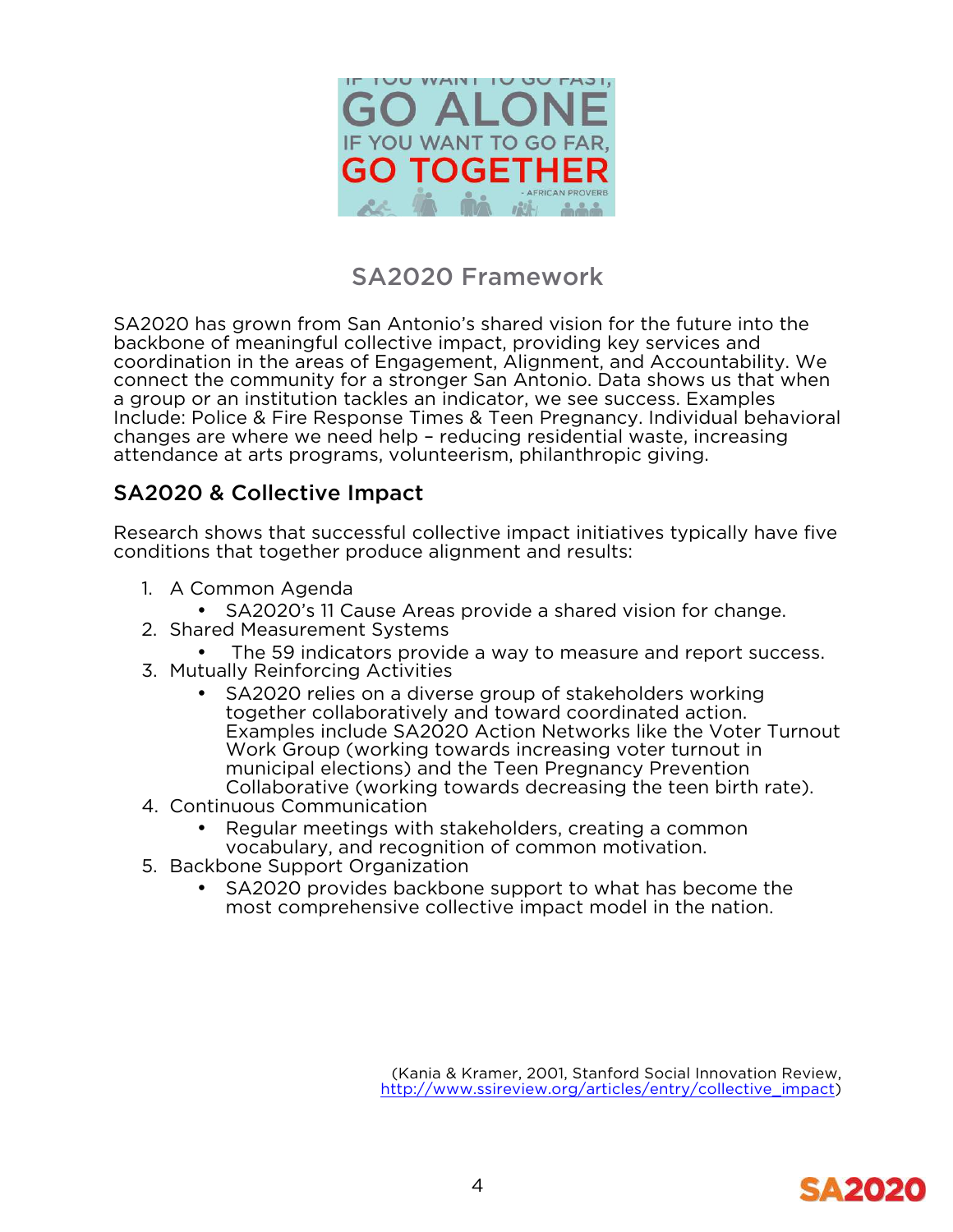## SA2020 as a Backbone Organization

## Guide Vision and Strategy

- I. North Star Mentality
- II. We help keep focus on the end outcomes.





## Support Aligned Activities

- I. SA2020 provides partner support for nonprofits and action networks.
	- a. Opportunity Partners 84 current partners online
		- i. Education, Family Well-Being, Health & Fitness are most represented
		- ii. Recently began tracking demographics of partner programming – race/ethnicity, gender, age, geography
	- b. Action Networks cover 22 of 59 indicators
		- i. The Talent Pipeline Task Force is a coalition of nonprofit, education, government and industry leaders dedicated to increasing post-secondary completion. Their work supports the San Antonio economy by identifying the skills gap between San Antonio's current workforce and the projected industry needs of the San Antonio of the future.
		- ii. Voter Turnout Work Group (out of UTSA's College of Public Policy) recently identified the lowest voter turnout precincts in each of the 10 council districts. We will do targeted outreach in those areas to see if we can increase voter turnout across the city in municipal elections – a measure of success under Civic Engagement
		- iii. Teen Pregnancy Prevention Collaborative helped reduce teen pregnancy to the SA2020 goal of 15% in two years. They've set a bolder goal – 25% reduction in births to teens.

### Establish Shared Measurement Practices

- I. This is the first time in our community where we are coming together around data, using the same sources, tracking toward the same goal.
- II. 2<sup>nd</sup> Progress Report September 25, 2014
- III. Integrated database launched at the same time.



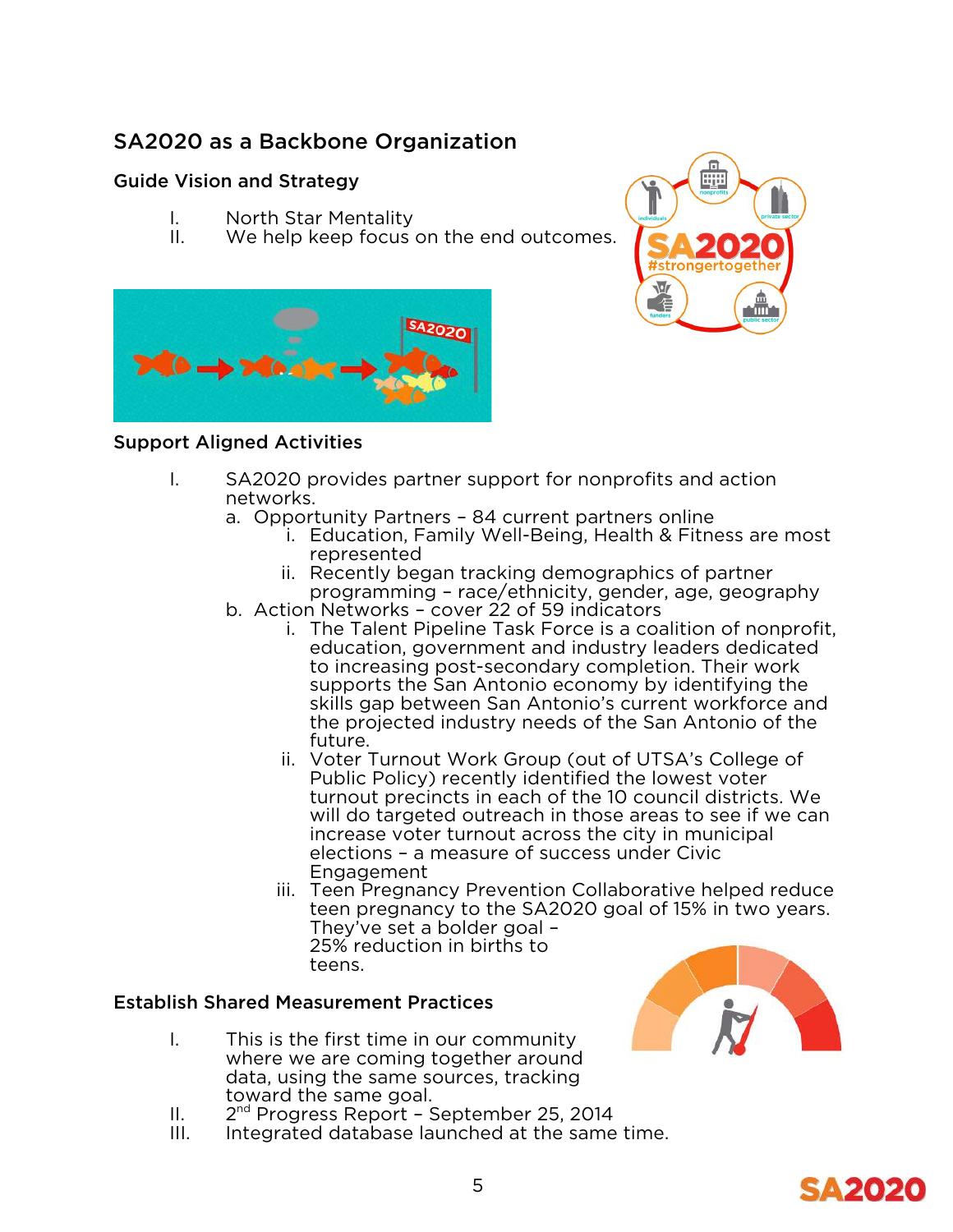### Build Public Will

- I. SA2020 Resolutions a one-to-one campaign to show the power of individual behavioral changes – 19 individuals
	- a. Rey Saldaña committed to riding the bus at least 20 times in 2014
	- b. Diego Bernal committed to increasing his water intake, as well as eating at least five helpings of fruits and vegetables
	- c. Nicole Foy & her family committed to not use plastic bags at the grocery store for 2014; we're now having the conversation about transitioning from plastic bags at grocery stores in San Antonio (Cris Medina)
	- d. Within two months, more than 250 new profiles were created on SA2020.org
	- e. www.SA2020.org/resolutions

II. EnrollSA, Get Bexar Covered - coalition of healthcare professionals, a collaborative effort that includes hospitals, Bexar County, the City of San Antonio, and grassroots and community-based organizations.



Our goal is to increase enrollment in health coverage in Bexar County made available by the Affordable Care Act.

- a. San Antonio had one of the highest enrollment rates in the country
- b. We're still receiving numbers, but we know we had a goal in Bexar and surrounding counties of 47,000 and we more than surpassed it, directly affecting the amount of people gaining access to healthcare, an SA2020 indicator.
- c. www.EnrollSA.com
- III. Destination College Week is a week of free events to celebrate San Antonio as a college town and a college-going town. It is implemented by a coalition of education professionals.
	- a. Nearly 3,000 students and their parents participated in an event, up from nearly 2,000 last year.
	- b. Every single ISD in San Antonio was represented.
	- c. First Lady Michelle Obama launched the national Reach Higher Initiative at our College Signing Day at UTSA on May 2, 2014. d. www.iknowwhereimgoing.com
	-



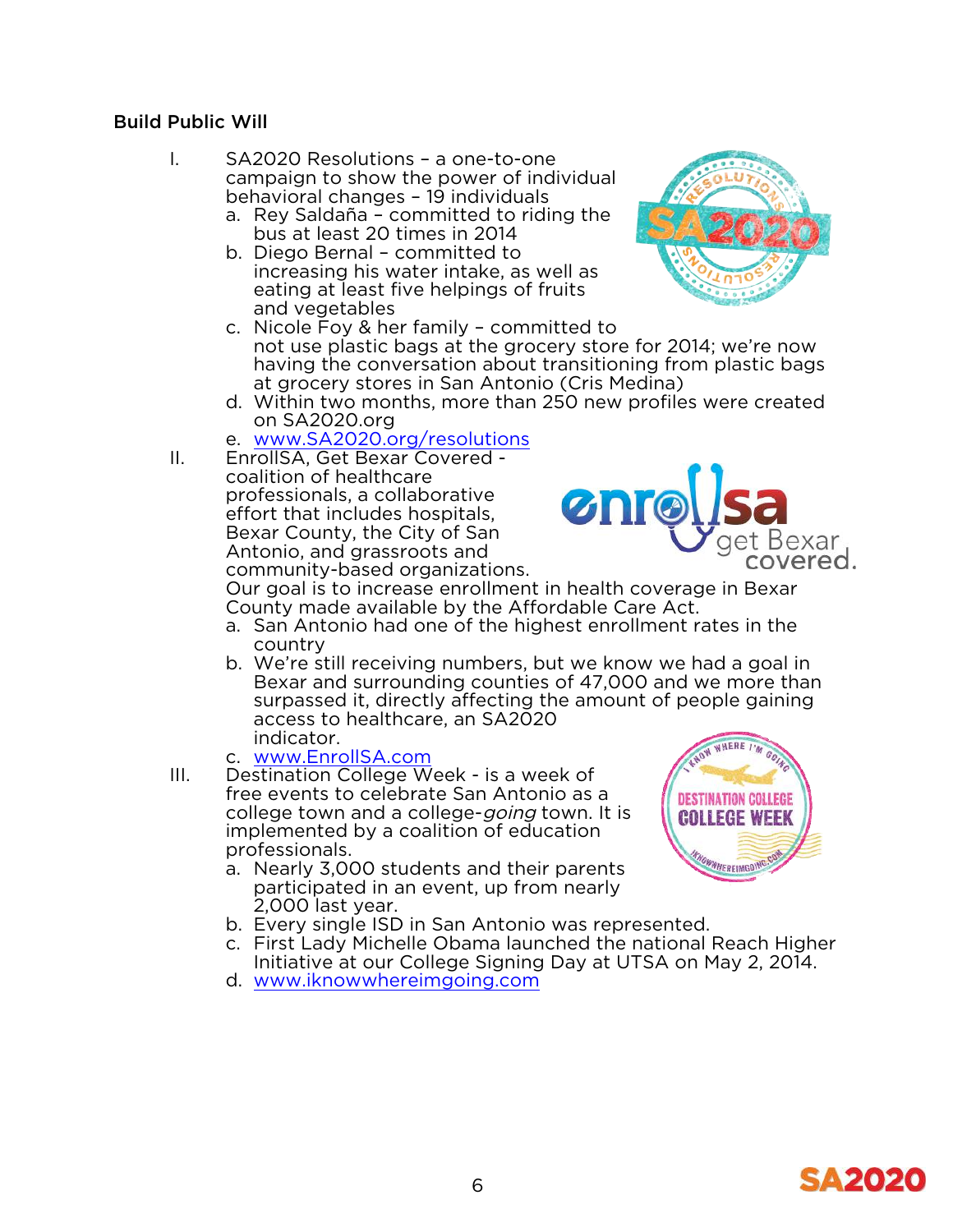## Advance Policy



- I. Using data, how can we help policy-makers understand what policies might be directly affecting
	- a. Example: The Talent Pipeline Task Force will provide recommendations for streamlining city and county funding as it relates to programs preparing workforce.

### Mobilize Funding



- I. COSA Department of Human Services has linked their funding to SA2020 indicators, asking delegate agencies to show how they're moving the needle in Family Well-Being, Education, and Community Safety Causes.
	- a. Since 2012, SA2020 has received \$260,000 from COSA tied directly to data projects.
		- i. 1 st Report & Baselines = \$160,000
		- ii. Interactive Database and  $2^{nd}$  Report = \$100,000
- II. Rackspace Hosting realigned their funding to Economic Competitiveness and Arts after stepping up as a Champion for SA2020.
	- a. In 2013, they gave 69% of their funding to support STEM and Arts Education. They intend to become even more rigorous this year.

Adapted from http://www.fsg.org/CollectiveImpactBackboneWorkshop.aspx

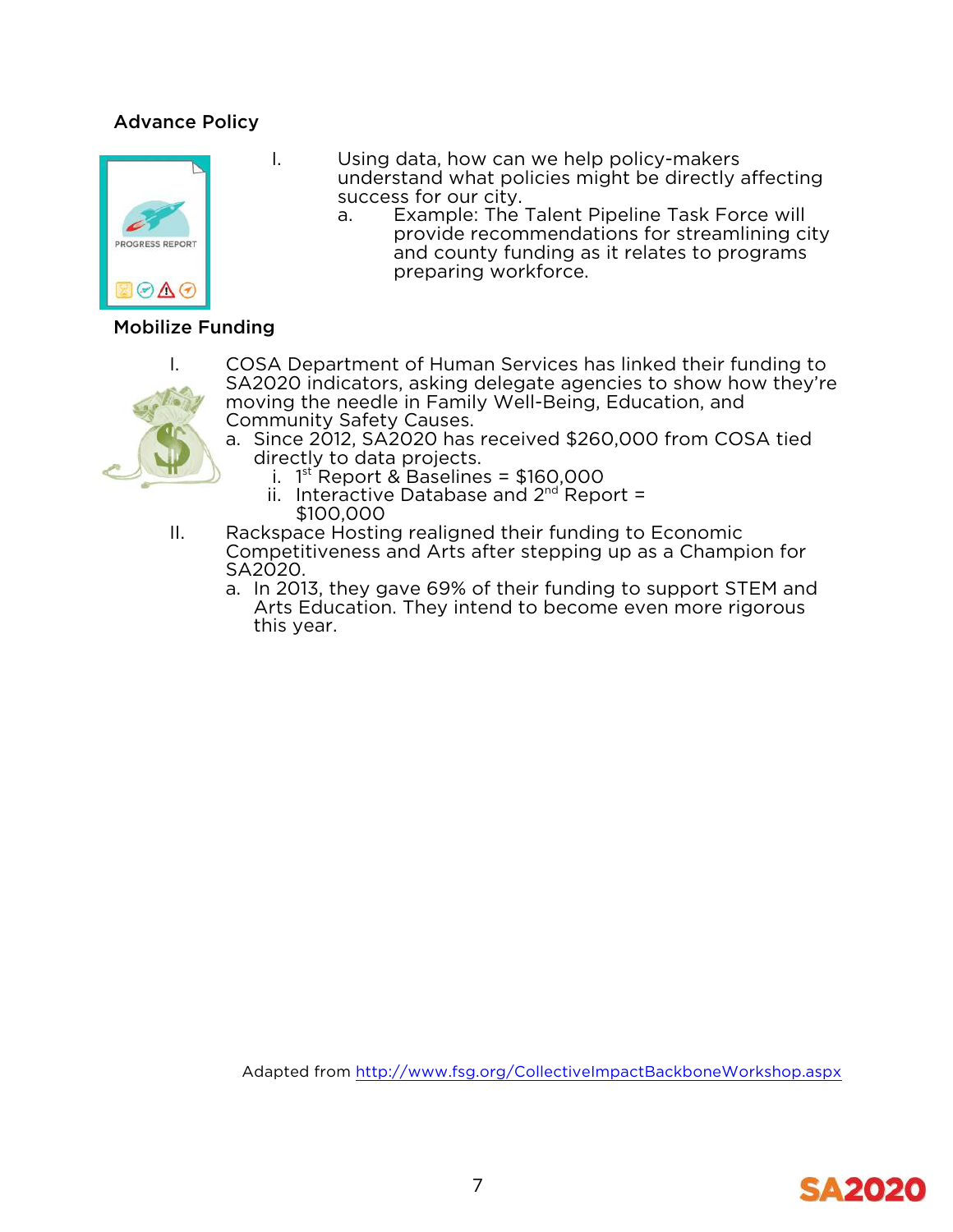

## Plugging Into the Puzzle

- 1. Connect to a Cause and Fill out a Profile at SA2020.org
- 2. Blog for "I Am SA2020"
- 3. Align. What is happening in your district that you may need help communicating?
	- a. Presentations to large groups of constituents.
	- b. Data information directly pertaining to your district.
	- c. Direct involvement in action networks or campaigns.